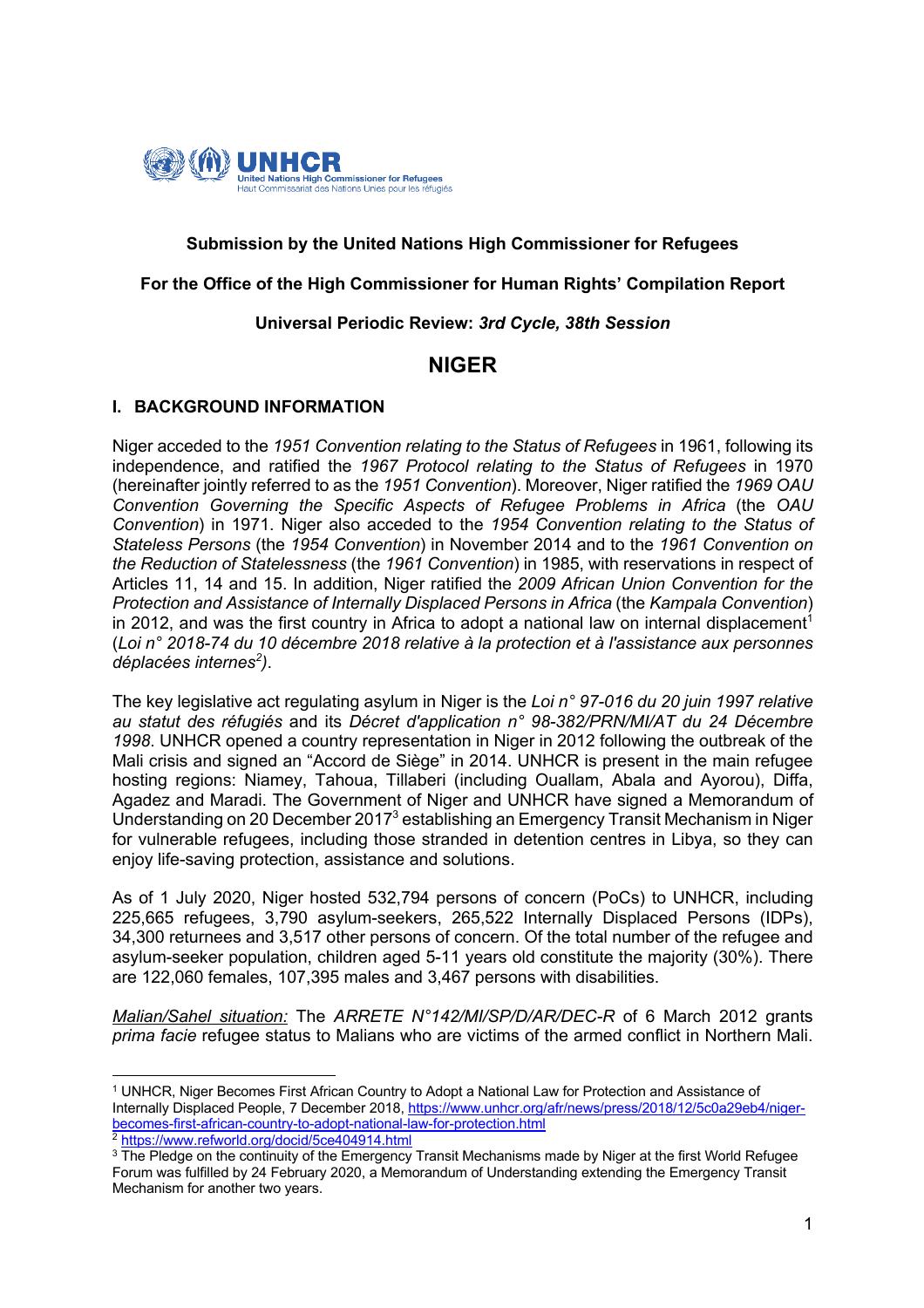As a result, Malian refugees are recognized automatically after a short screening to confirm their nationality. Malian refugees are hosted in Tillaberi region (Ayorou, Abala and Ouallam), Tahoua region (refugee-hosting zone of Intikane) and in urban areas (mainly Niamey and Ayorou). In addition to Malians, there are 3,514 Burkina Faso nationals who fled insecurity and human rights abuses committed by Non-State Armed Groups (NSAGs) and settled down in villages along the border between Niger and Burkina Faso in the Tillaberi region.

*Nigerian situation:* The *ARRETE N°00571/MISP/D/ACR/SG/DGECM-R* of 9 July 2020 grants *prima facie* refugee status to Nigerian refugees who are victims of generalized insecurity in certain states of North Niger (Borno, Yobé, Adamawa, Sokoto, Katsina, and Zamfara). It supersedes the *ARRETE n°806/MI/SP/D/AC/R/DEC-R of 4 December 2013* which accorded temporary protection. Most of the Nigerian refugees fled to Niger as a result of the Boko Haram insurgency. The first wave of Nigerian refugees arrived in 2013 in Niger's Diffa region and are accommodated in a range of spontaneous sites as well as in the 'Sayam Forage' refugee camp. As of May 2019, there were new influxes in Niger's Maradi region of more than 35,000 Nigerians fleeing extreme violence generated by non-states armed groups whose exact motives and structures remain unclear. These refugees are mainly hosted by Nigerien families living along the border in seven districts as well as in three 'opportunity villages' (Garin-Kaka, Dan Dadji-Makaou, Chadakori) that have been developed in line with the Out-of-camp Policy.

#### *Central Mediterranean situation:*

- *Agadez:* A UNHCR Sub-Office was established in Agadez to provide protection and assistance to persons of concern to UNHCR identified within mixed movement flows. As of 1 July 2020, there are 1,401 PoCs in Agadez, including 319 refugees and 1,802 asylumseekers mainly from Sudan.
- *Emergency Transit Mechanism:* This program was established in November 2017 following a Memorandum of Understanding (MoU) signed between UNHCR and the Government of Niger. As part of this mechanism, vulnerable PoCs identified in Libya are evacuated to Niger where they receive life-saving protection and assistance pending the identification of suitable durable solutions including resettlement to a third country. To date, 3,208 PoCs have been evacuated from Libya out of whom 2,457 have been resettled to a third country.

*Other nationalities:* Asylum-seekers of other nationalities undergo an individual Refugee Status Determination procedure carried out by the *Commission Nationale d'Eligibilité au Statut de Réfugié (CNE)*. The majority of asylum-seekers and individually recognized refugees other than Malians and Nigerians are from Sudan, Chad and Cameroon.

*Niger citizens returning from Nigeria:* 34,300 Niger citizens were living in North-Eastern Nigeria for socio-economic reasons. The violence in North-Eastern Nigeria forced many Niger citizens to flee Nigeria along with Nigerian refugees seeking refuge in Niger. The returning Niger citizens (who mainly originate from Diffa and Maradi regions, and in many cases, had been living for decades in Nigeria), now find themselves in an IDP-like situation. They are being hosted in an out-of-camp approach with reintegration initiatives.

*Internally Displaced Persons:* IDP matters are regulated by the *Loi n° 2018-74 du 10 décembre 2018 relative à la protection et à l'assistance aux personnes déplacées internes.* Since 2013, 102,726 civilians have been internally displaced in the Diffa region as a result of spill over of the Boko-Haram conflict whereas spill over from the conflict in Mali has, since 2018, led to new internal displacement of 84,155 persons in Tillaberi and Tahoua regions bordering Mali. In response to the security situation, the Government of Niger declared a State of Emergency in 2017 which has been regularly extended in time and expanded in new geographic areas.

*Stateless Persons:* Statelessness concerns in Niger arise in the context of the Diffa situation. Amongst the mixed influx of Niger citizens and Nigerian citizens seeking refuge from the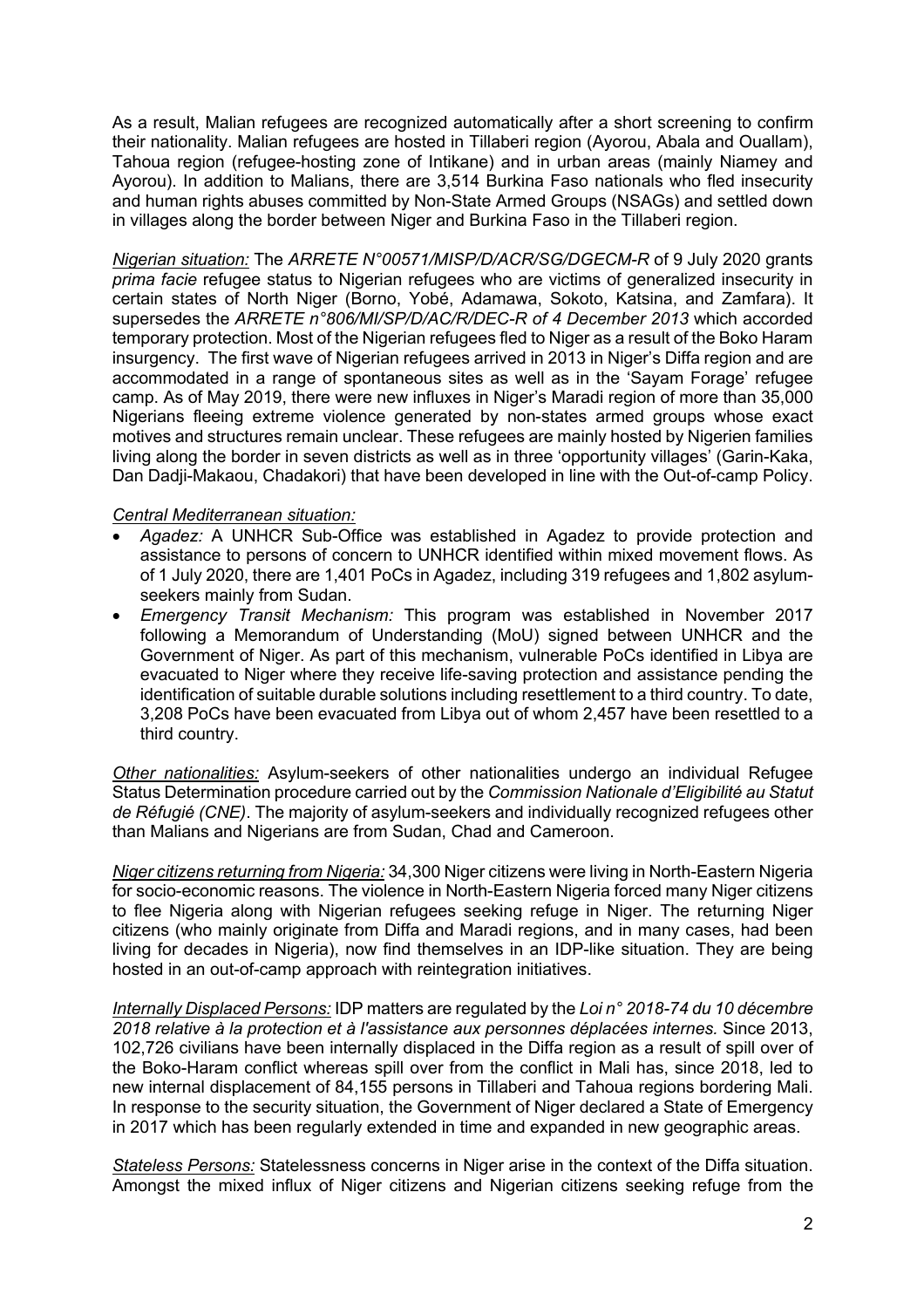violence in North-Eastern Nigeria, about 80 per cent do not possess any ID documents. The situation is the same in Tillaberi and Tahoua regions, where forced displacements as a result of the insecurity and the aftermath of the border dispute between Niger and Burkina Faso have put undocumented populations at risk of statelessness.

# **II. ACHIEVEMENTS AND POSITIVE DEVELOPMENTS**

## **Positive developments linked to 2nd cycle UPR recommendations**

**Linked to 2nd cycle UPR recommendation no. 120.125: "**Guarantee mechanisms of access to justice for the most vulnerable sectors of the population (Mexico)"

In Niger, refugees and asylum-seekers have the right to access fair legal and judicial procedures under the same conditions as Nigerien nationals and other non-nationals. As such they have access to the two existing systems: the formal court system and the customary courts and traditional mediation. The National Association of Legal and Judicial Assistance (ANAJJ) and other local non-governmental organizations are providing legal aid to refugees. These organizations have been successful in monitoring and responding to cases such as detention but have significant budgetary constraints and are mostly relying on UNHCR's support to carry out their activities.

**Linked to 2nd cycle UPR recommendation no. 120.162:** "Enhance the protection of migrants and refugees by implementing the law on human trafficking and enhancing the operational capacities of the Commission Nationale d'Eligibilité au Statut de Réfugié and the Agence Nationale de Lutte contre la traite des Personnes (Germany)"

In May 2015, the Government of Niger passed a law prohibiting the smuggling and trafficking of migrants. In order to ensure that persons of concern to UNHCR are identified in the mixed migration flows are protected, UNHCR Niger has reinforced its collaboration with IOM<sup>4</sup>, the local and national authorities as well as the identification and referral mechanisms for persons in need of international protection. Several capacity building initiatives have taken place with the security forces at the entry points and the authorities regarding their responsibilities in the context of mixed movement flows and UNHCR's mandate.

# **III. KEY PROTECTION ISSUES, CHALLENGES AND RECOMMENDATIONS**

# **Challenges linked to outstanding 2nd cycle UPR recommendations**

### **Issue 1: Security from violence and exploitation**

**Linked to 2nd cycle UPR recommendation no. 120.66:** "Further take measures in order to improve its legislation, policy and practice on gender equality and on prevention and response to gender-based violence (Portugal)"

Niger has ratified multiple international and regional instruments which prohibit sexual and gender-based violence (SGBV)<sup>5</sup>. At national level, article 8.2 of the Constitution provides that *: « l'égalité de tous devant la loi sans distinction de sexe, d'origine sociale, raciale, ethnique ou religieuse »* ; and article 22 indicates that *: « L'Etat prend les mesures de lutte contre les violences faites aux femmes et aux enfants dans la vie publique et privée »*. Furthermore, the

<sup>4</sup> UNHCR and IOM signed an MoU on 2 March 2017 establishing a referral mechanism for PoCs identified within mixed movement flows in migratory routes.

<sup>5</sup> Such as the Convention on the Elimination of All Forms of Discrimination Against Women, 1979 and Protocol to the African Charter on Human and Peoples' Rights on the Rights of Women in Africa, 2003.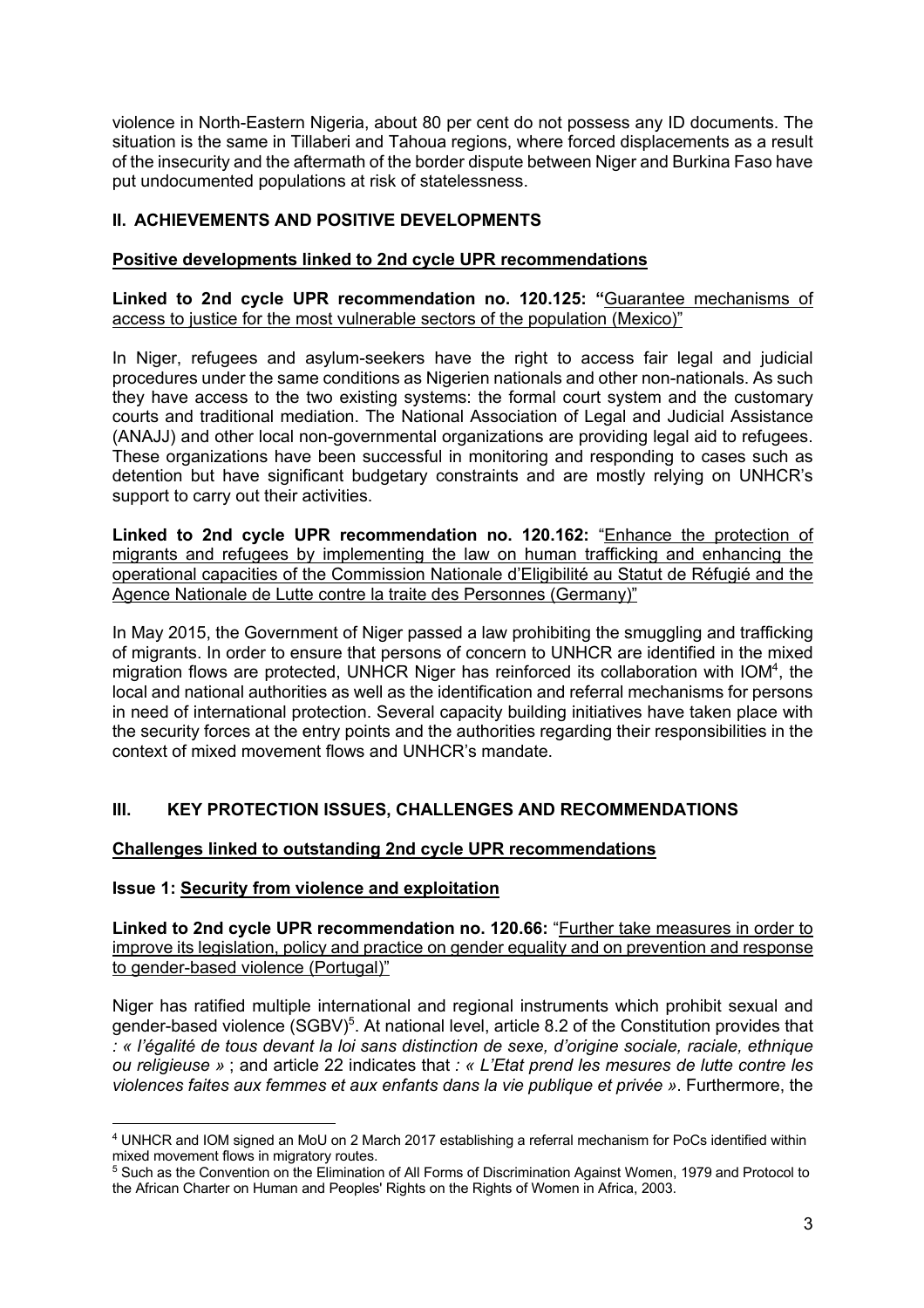Government has developed a national strategy on SGBV prevention and response *(2017- 2021).*

Despite this legal framework, SGBV is still very stigmatised and little talked about in Niger. Survivors of SGBV dare not talk about it for fear of being stigmatised from other communities and are even less willing to follow up with a criminal process. Not only do they risk the shame and dishonour, but also the risk of not being believed in by police, prosecutors and judges.

According to the Nigerien law rape is punishable by 10 to 30 years in prison, depending on the circumstances and age of the victim, albeit the effectiveness of the law is questionable due to the cultural dimensions.

### **Recommendations:**

UNHCR recommends that the Government of Niger:

- a) Fully implement the recommendations of the national strategy on SGBV prevention and response (2017-2021);
- b) Capacitate police and prosecutors in Niger so they can acquire special expertise in how to collect evidence and interview SGBV survivors; and,
- c) Conduct regular awareness-raising campaigns on SGBV prevention activities targeting religious and traditional leaders as well as groups at heightened risk including children, LGBTI individuals, single women and persons with disabilities, in collaboration with the humanitarian community.

## **Issue 2: Child Protection**

**Linked to 2nd cycle UPR recommendation no. 120.117:** "Prevent different forms of danger for children such as life on the streets, domestic violence, child trafficking, child labour, armed conflict, sexual exploitation (Ukraine)"

The Republic of Niger is a party to the *Convention on the Rights of the Child.* Niger is also a signatory to the *ILO Convention No.182 on the Worst Forms of Child Labor (1999)*. In practice however, there is a general lack of compliance with and the enforcement of these legal instruments for refugees and nationals alike, with problems further compounded by cultural norms which regard children as valuable labour for the families. The most common protection concerns affecting children are low school enrolment rates and high drop-out rates, SGBV (early/forced marriage<sup>6</sup>) and economic exploitation.

### **Recommendations:**

UNHCR recommends that the Government of Niger:

- a) Ensure compliance with the *Convention on the Rights of the Child* and *ILO Convention No.182 on the Worst Forms of Child Labor (1999)*; and,
- b) Combat traditional harmful practices exposing children to various forms of abuses including early/forced marriages, forced labour, human trafficking, domestic violence, sexual exploitation and forced recruitment into non-state armed groups.

### **Additional protection challenges**

### **Issue 3: Maintaining the civilian and humanitarian character of asylum**

<sup>&</sup>lt;sup>6</sup> The law allows a girl deemed to be "sufficiently mature" to marry at age 15. Some families entered into marriage agreements under which they sent rural girls who were age 12 or even younger to their "husband's" families to be under the "supervision" of their mothers-in-law. According to UN statistics, 76 percent of girls married by age 18. The leading cause of death for girls ages 15 to 19 was maternal hemorrhage (17 percent of all deaths in this age group).